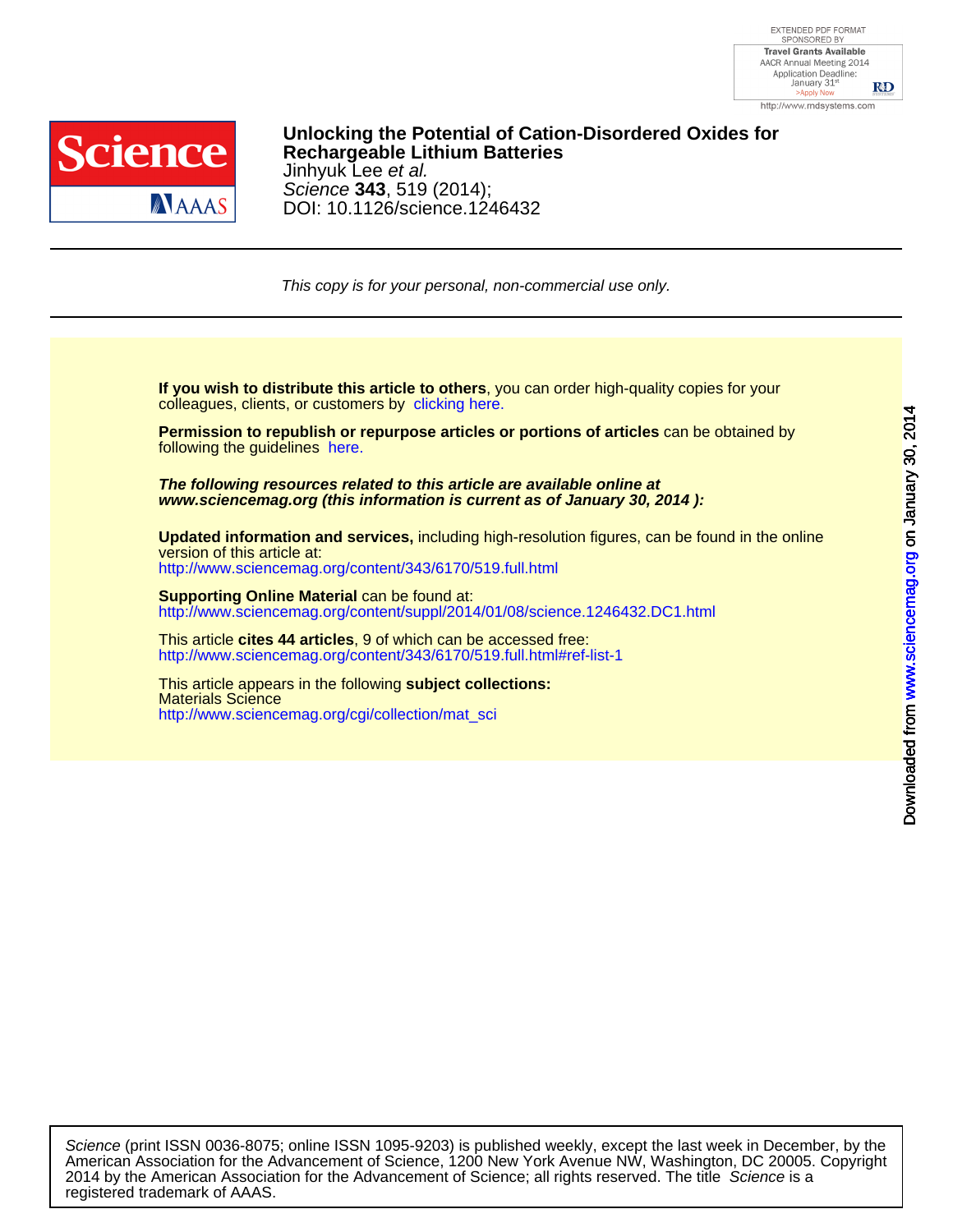order modes to circumvent this issue. We envision that this concept may open new directions in acoustics research, including advances in noise control, transducer technologies, energy harvesting systems, acoustic imaging, and sensing.

### References and Notes

- 1. H. B. G. Casimir, Rev. Mod. Phys. 17, 343–350 (1945).
- 2. Z. Wang, S. Fan, Appl. Phys. B 81, 369-375 (2005).
- 3. Z. Yu, S. Fan, Nat. Photonics 3, 91–94 (2009).
- 4. L. Bi et al., Nat. Photonics 5, 758–762 (2011).
- 5. A. Kamal, J. Clarke, M. H. Devoret, Nat. Phys. 7, 311–315 (2011).
- 6. T. Kodera, D. L. Sounas, C. Caloz, Appl. Phys. Lett. 99, 031114, 031114–3 (2011).
- 7. M. S. Kang, A. Butsch, P. S. J. Russell, Nat. Photonics 5, 549–553 (2011).
- 8. D.-W. Wang et al., Phys. Rev. Lett. 110, 093901 (2013). 9. H. Lira, Z. Yu, S. Fan, M. Lipson, Phys. Rev. Lett. 109,
- 033901 (2012).
- 10. D. L. Sounas, C. Caloz, A. Alù, Nat. Commun. 4, 2407 (2013). 11. S. Lepri, G. Casati, Phys. Rev. Lett. 106, 164101 (2011).
- 12. M. Soljačić, C. Luo, J. D. Joannopoulos, S. Fan, Opt. Lett.
- 28, 637–639 (2003).
- 13. I. V. Shadrivov, V. A. Fedotov, D. A. Powell, Y. S. Kivshar, N. I. Zheludev, New J. Phys. 13, 033025 (2011).
- 14. L. Fan et al., Science 335, 447–450 (2012).
- 15. B. Liang, B. Yuan, J. C. Cheng, Phys. Rev. Lett. 103, 104301 (2009).
- 16. B. Liang, X. S. Guo, J. Tu, D. Zhang, J. C. Cheng, Nat. Mater. 9, 989–992 (2010).
- 17. N. Boechler, G. Theocharis, C. Daraio, Nat. Mater. 10, 665–668 (2011).
- 18. X.-F. Li et al., Phys. Rev. Lett. 106, 084301 (2011).
- 19. X. Zhu, X. Zou, B. Liang, J. Cheng, J. Appl. Phys. 108, 124909, 124909–5 (2010).
- 20. Z. He et al., Appl. Phys. Lett. 98, 083505, 083505-3  $(2011)$
- 21. H. Sun, S. Zhang, X. Shui, Appl. Phys. Lett. 100, 103507, 103507–4 (2012).
- 22. A. Cicek, O. Adem Kaya, B. Ulug, Appl. Phys. Lett. 100, 111905, 111905–4 (2012).
- 23. J. Hwan Oh, H. Woong Kim, P. Sik Ma, H. Min Seung, Y. Young Kim, Appl. Phys. Lett. 100, 213503, 213503–213504 (2012).
- 24. B. Yuan, B. Liang, J. Tao, X. Zou, J. Cheng, Appl. Phys. Lett. 101, 043503, 043503–043504 (2012).
- 25. D. Jalas et al., Nat. Photonics 7, 579–582 (2013).
- 26. A. A. Maznev, A. G. Every, O. B. Wright, Wave Motion 50, 776–784 (2013).
- 27. C. Kittel, Phys. Rev. 110, 836-841 (1958).
- 28. L. M. Brekhovskikh, I. P. Lysanov, Fundamentals of Ocean Acoustics (Springer, Berlin, 2003).
- 29. C. Cohen-Tannoudji, B. Diu, F. Laloë, Quantum Mechanics, vol. 1 (Hermann, Wiley, NY, 1991).
- 30. Materials and methods are available as supplemenatry materials on Science Online.

Acknowledgments: This work has been supported by the

Defense Threat Reduction Agency Young Investigator Program (YIP) award HDTRA1-12 1-0022 and the Air Force Office of Scientific Research YIP award FA9550-11-1-0009. A provisional U.S. patent has been filed with title "Nonreciprocal acoustic devices based on angular momentum bias" (61/868,178). R.F., D.L.S., and A.A. developed the concept presented in this paper. R.F. and D.L.S. carried out the analytical and numerical modeling and built the device. R.F. and C.F.S. conducted the measurements. M.R.H. contributed to the design and realization of the experimental set-up. A.A. supervised the entire project. All authors discussed the results and commented on the article.

#### Supplementary Materials

www.sciencemag.org/content/343/6170/516/suppl/DC1 Materials and Methods Fig. S1 References (31–35)

8 October 2013; accepted 3 December 2013 10.1126/science.1246957

# Unlocking the Potential of Cation-Disordered Oxides for Rechargeable Lithium Batteries

Jinhyuk Lee, $^1$  Alexander Urban, $^{1_\star}$  Xin Li, $^{1_\star}$  Dong Su, $^2$  Geoffroy Hautier, $^1$  Gerbrand Ceder $^1\dagger$ 

Nearly all high–energy density cathodes for rechargeable lithium batteries are well-ordered materials in which lithium and other cations occupy distinct sites. Cation-disordered materials are generally disregarded as cathodes because lithium diffusion tends to be limited by their structures. The performance of  $Li_{1,211}Mo_{0,467}Cr_{0,3}O_2$  shows that lithium diffusion can be facile in disordered materials. Using ab initio computations, we demonstrate that this unexpected behavior is due to percolation of a certain type of active diffusion channels in disordered Li-excess materials. A unified understanding of high performance in both layered and Li-excess materials may enable the design of disordered-electrode materials with high capacity and high energy density.

**Reference is the control of the control of electronics**<br>and are the crucial factor in the deploy-<br>ment of electric vehicles. Cathodes with high enincreasingly capable portable electronics and are the crucial factor in the deployment of electric vehicles. Cathodes with high energy density are desirable for high-performance lithium batteries, as they make up a substantial part of the cost, weight, and volume of a battery. Cathode compounds operate by reversibly releasing (de-intercalation) and reinserting (intercalation) lithium ions during charge and discharge, respectively. This process must occur without causing permanent change to the crystal structure because the battery must endure hundreds of chargedischarge cycles. Traditionally, cathodes have been sought from well-ordered close-packed oxides—in

particular, layered rocksalt-type lithium–transition metal oxides (Li-TM oxides)  $(1-3)$  and ordered spinels (4, 5)—whereas nonordered materials have received limited attention (6–9). In these ordered compounds, Li sites and pathways (a 2D slab in the layered oxides and a 3D network of tetrahedral sites in the spinels) are separated from the TM sublattice, which provides stability and electron storage capacity. Having well-ordered structures where there is little or no intermixing between the Li and the TM sublattice is generally considered important for obtaining high-capacity cathode materials with good cycle life (10, 11). In some cases, improvements in ordering have led to notable increases in power or energy density  $(3, 12-14)$ . Here, we show that this "ordering" paradigm" may have led the community to overlook a large class of cathode materials in which Li and TM share the same sublattice in a random (disordered) fashion; some of these materials may offer higher capacity and better stability relative to the layered oxides.

We chose the  $Li_{1,211}Mo_{0,467}Cr_{0,3}O_2$  (LMCO) compound because of our interest in metals that can exchange multiple electrons, such as Mo and Cr. In addition, both Mo and Cr have been shown to migrate in layered materials (15, 16). LMCO was synthesized through standard solid-state procedures as described (17). The material forms as a layered rocksalt but transforms to a disordered rocksalt after just a few charge-discharge cycles, as seen in the x-ray diffraction (XRD) patterns in Fig. 1A. The (003) reflection, characteristic of the layered structure, starts to disappear after one cycle and is essentially gone at the 10th cycle. From Rietveld refinement, we estimate 34 to 52% of the TM ions to be in Li layers after 10 cycles, indicating substantial cation mixing in LMCO (17). The evolution of LMCO to a disordered structure was confirmed in real space with scanning transmission electron microscopy (STEM) (Fig. 1B). The bright and dark columns in the "before" image correspond to atomic columns of mixed Li-Mo-Cr ions and Li ions, respectively. The Z-contrast decreases after one cycle and is very weak after 10 cycles, indicating increased cation mixing. This substantial structural evolution is consistent with the change in voltage profile (Fig. 1C) between the first charge and all subsequent cycles.

The reversible Li capacity of carbon-coated LMCO (LMCO/C) is remarkably high, even after disordering (17). As seen in Fig. 1C, approximately one lithium (= 265.6 mAh  $g^{-1}$ ) per formula unit can be reversibly cycled at C/20 rate [= 16.4 mA  $g^{-1}$ ; the C/n rate denotes the rate of cycling the theoretical capacity of LMCO  $(327.5 \text{ mA} \text{h} \text{ g}^{-1})$  in *n* hours], delivering an energy density of ~660 Wh/kg (~3100 Wh/liter) at  $\sim$ 2.5 V. Such high capacity is rarely achieved even in layered Li-TM oxides (18–20) and is counterintuitive because cation mixing has been argued to markedly degrade the cyclability of layered oxides, primarily by reducing the Li layer spacing

<sup>&</sup>lt;sup>1</sup>Department of Materials Science and Engineering, Massachusetts Institute of Technology, Cambridge, MA 02139, USA. 2 Center for Functional Nanomaterials, Brookhaven National Laboratory, Upton, NY 11973, USA.

<sup>\*</sup>These authors contributed equally to this work. †Corresponding author. E-mail: gceder@mit.edu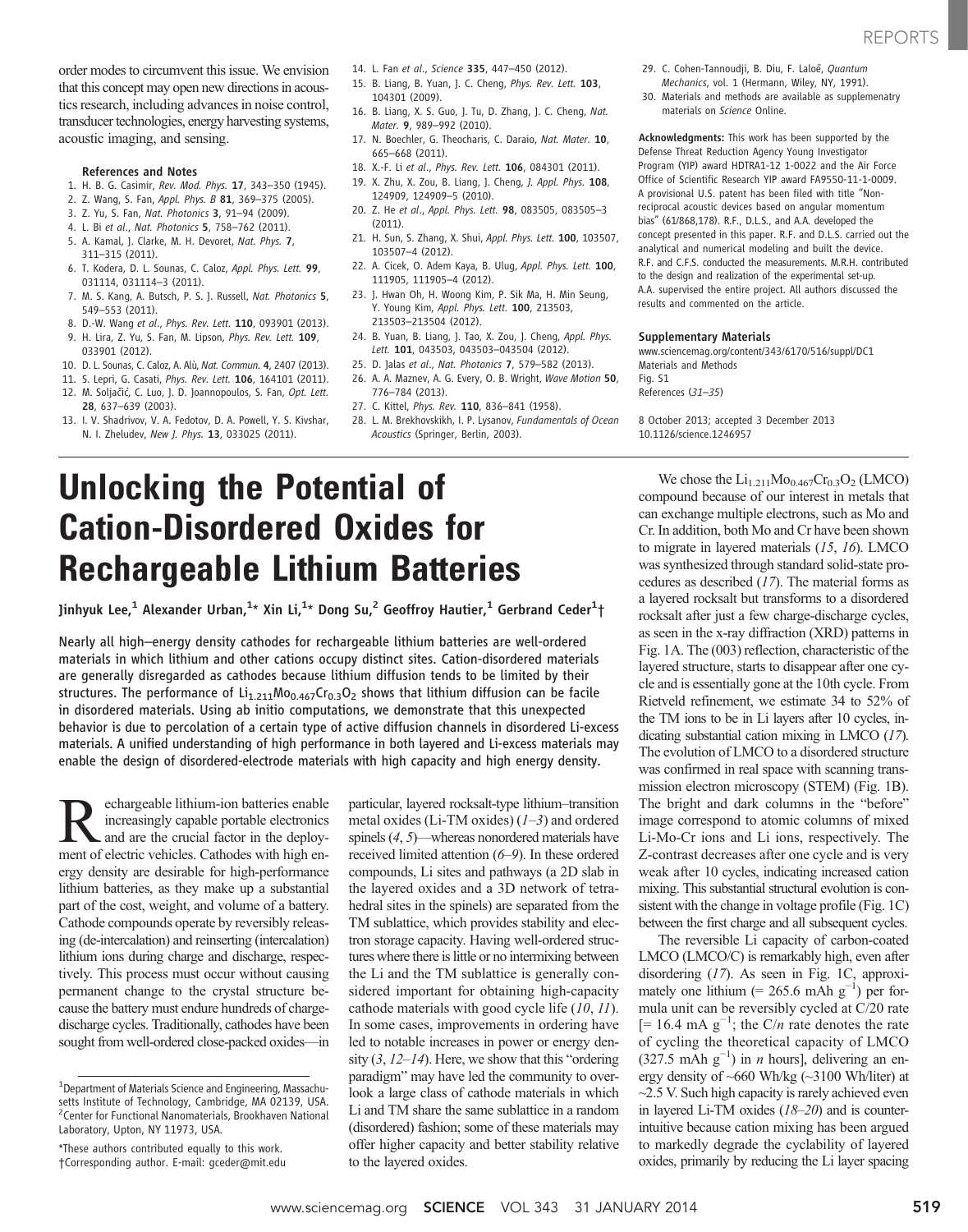(Li slab distance), resulting in limited Li diffusion  $(3, 12, 14, 21–24)$ . Indeed, given that the oxygeninterlayer (slab) distance around the Li layer of LMCO decreases considerably from  $\sim$ 2.63 Å to  $\sim$ 2.39 Å after disordering (17), negligible Li mobility would be expected  $(3, 14, 23)$ .

In a disordered rocksalt, both Li and TM occupy a cubic close-packed lattice of octahedral sites, and Li diffusion proceeds by hopping from one octahedral site to another octahedral site via an intermediate tetrahedral site (o-t-o diffusion; Fig. 2A)  $(17, 23, 25)$ . Li in the intermediate tetrahedral site is the activated state in Li diffusion. The activated tetrahedral  $Li<sup>+</sup>$  ion shares faces with four octahedral sites: the site previously occupied by the ion itself; the vacancy it will move into; and two sites that can be occupied by Li, TM, or a vacancy. The energy in this state, which reflects the Li migration barrier, is largely determined by electrostatic repulsion between the activated  $Li<sup>+</sup>$  ion and its face-sharing species, and thus depends on (i) the valence of the facesharing species and (ii) the available space for relaxation between the activated  $Li<sup>+</sup>$  ion and the face-sharing species. This space is measurable as the Li slab distance in layered structures (3, 14, 23), or more generally as the height of the tetrahedron along which the relaxation occurs (Fig. 2A).

As electrostatic repulsion on an activated Li<sup>+</sup> ion is too strong when there are two face-sharing cations, Li dominantly diffuses with the divacancy mechanism, involving a second vacancy beside the vacancy the migrating Li will move into (3, 23, 25). In rocksalt-type Li-TM oxides, two kinds of diffusion channels support this mechanism: 0-TM channels, involving no face-sharing TM ion (Fig. 2B), and 1-TM channels, involving one facesharing TM ion (Fig. 2C). Note that 1-TM channels are responsible for Li diffusion in typical layered Li-TM oxides. To investigate which channels in disordered LMCO allow for reasonable hopping rates, we calculated Li migration barriers for 1-TM and 0-TM channels using density functional theory (DFT), according to the divacancy mechanism (17).

The red and blue dashed lines in Fig. 3 show the mean migration barriers along a 1-TM channel as a function of the average tetrahedron height of model disordered structures (disordered Li<sub>2</sub>MoO<sub>3</sub>, disordered  $LiCrO<sub>2</sub>$ ) when the face-sharing octahedral species is  $Mo^{4+}$  and  $Cr^{3+}$ , respectively (17). Note that migration barriers in disordered structures vary with the local atomic environment, which accounts for a distribution of migration barriers. The mean barrier increases as the tetrahedron height  $(h)$  decreases, reaching  $~510$  meV along a 1-Mo<sup>4+</sup> channel and ~490 meV along a 1-Cr<sup>3+</sup> channel at  $h \sim 2.39$  Å, the average tetrahedron height in disordered LMCO (17). Note that these barriers tend to increase as the transition metal becomes oxidized in charge. Considering that typical 1-TM barriers in layered oxides are  $\sim$ 300 meV (23), such high barriers in disordered LMCO indicate very limited Li diffusion along 1-TM channels. This is because the small tetrahedron height in disordered LMCO confines the activated  $Li^+$  ion close to a face-sharing highvalent octahedral TM ion in 1-TM channels, resulting in strong electrostatic repulsion on the  $Li<sup>+</sup>$  ion.

The black dashed line in Fig. 3 shows the mean migration barriers along 0-TM channels. In contrast to the high barriers in 1-TM channels, the low barrier at  $h \sim 2.39$  Å ( $\sim$ 290 meV) indicates that Li migration along 0-TM channels will still be facile in disordered LMCO, with a hopping rate higher than that along 1-TM channels by a factor of ~4400 [exp(−290 meV/kT )/exp(−500 meV/kT)] at room temperature. The low valence of a face-



Fig. 1. Li<sub>1.211</sub>Mo<sub>0.467</sub>Cr<sub>0.3</sub>O<sub>2</sub> shows high Li cycling capacity even after substantial cation disordering. (A) XRD patterns of C-coated  $Li_{1.211}Mo_{0.467}Cr_{0.3}O_2$  (LMCO/C) electrodes before and after 1, 2, and 10 cycles, 1.5 to 4.3 V, C/10. The inset image shows the C-coating layer. (B) Left: STEM images along the [010] zone axis in a LMCO/C particle before cycling and after 1 and 10 cycles, 1.5 to 4.3 V, C/20. Right: Corresponding line profiles of the Z-contrast information with the measured spacing of Li-Mo-Cr layers. (C) Voltage profile of LMCO/C, 1.5 to 4.3 V, C/20.



Fig. 2. Possible environments for an o-t-o Li hop in rocksalt-like Li-TM oxides. (A) o-t-o diffusion: Two tetrahedral paths connect each pair of neighboring octahedral sites. (**B** to **D**) The activated state can share faces with no octahedral transition metals (0-TM channel) (B), one transition metal (1-TM channel) (C), or two transition metals (2-TM channel) (D).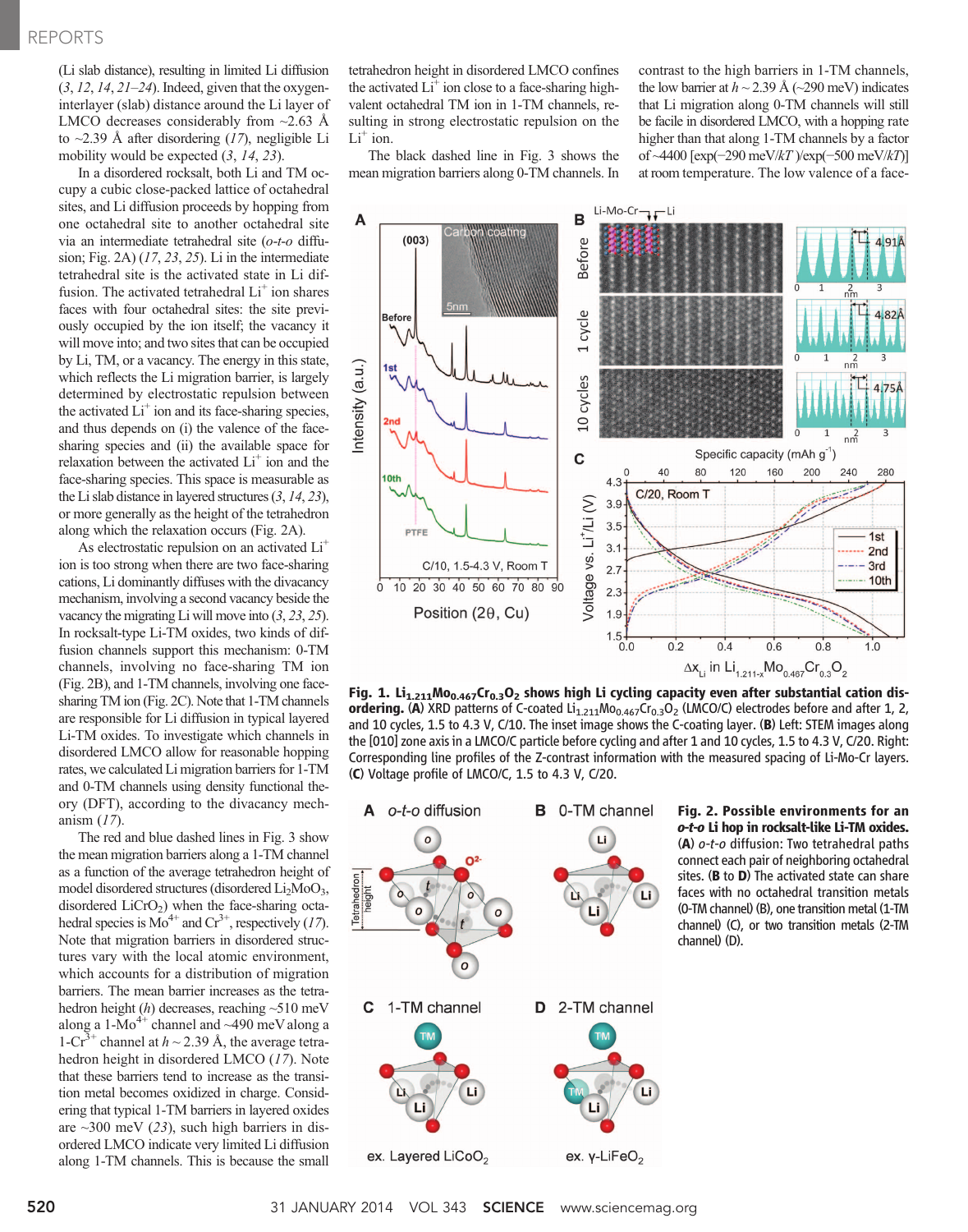sharing octahedral  $Li^+$  ion (versus  $Mo^{4+}$  or  $Cr^{3+}$ ) results in much weaker electrostatic repulsion on the activated  $Li^+$  ion in 0-TM channels. At highly charged states, tetrahedral Li may form in some 0-TM channels because high delithiation should leave no face-sharing octahedral Li at all (26). However, the mean migration barrier between two 0-TM tetrahedral sites was calculated to be ~415 meV, indicating that Li can easily escape from these sites.

Herein lies the real issue of (cation) disordered structures: 1-TM channels, which account for the excellent Li mobility in the layered intercalation oxides that currently dominate the battery industry, become nearly inactive in disordered materials as a result of their small tetrahedron heights. In contrast, 0-TM channels are active in disordered rocksalts but are much less frequent than 1-TM channels. Nonetheless, as we show below, 0-TM channels start to enable facile

Fig. 3. Li hopping through 0-TM channels can still be facile in cation-disordered materials. Calculated Li migration barriers along  $1$ -TM (Mo<sup>4+</sup>) channels (red squares), 1-TM  $(Cr^{3+})$  channels (blue triangles), and 0-TM (Li<sup>+</sup>) channels (black circles) as a function of the average tetrahedron height of model disordered structures (disordered Li<sub>2</sub>MoO<sub>3</sub>, disordered LiCrO<sub>2</sub>). Error bars denote SD. The shaded area highlights typical tetrahedron heights of disordered materials (17).

Fig. 4. Liexcessopens a percolating network of 0-TM channels in rocksalt-type Li-TM oxides. (A) Computed probability of finding a percolating network of 0-TM channels (color) versus Li content (x in  $Li_xTM_{2-x}O_2$ ) and cation mixing (TM $_{Li\;lavers}$ /TM $_{TM\;lavers}$   $\times$ 100%). (B) Accessible Li content by a percolating 0-TM network (color) versus Li content and cation mixing. In the simulation, cations were randomly distributed at each cation-mixing level (17).

macroscopic diffusion in disordered structures once enough Li excess is introduced.

For 0-TM channels to dominate macroscopic Li diffusion, they must be continuously connected through the entire material, forming a percolating network uninterrupted by 1-TM and 2-TM channels. To establish a general understanding of 0-TM percolation, we studied (i) when 0-TM channels percolate in a rocksalt-type Li-TM oxide and (ii) which fraction of the Li ions become part of a percolating network of 0-TM channels.

Figure 4A shows the probability of finding a percolating network of 0-TM channels (0-TM network) in a rocksalt-type Li-TM oxide as a function of Li content (x in  $Li_xTM_{2-x}O_2$ ) and cation mixing (TM<sub>Li layers</sub>/TM<sub>TM layers</sub>  $\times$  100%), as obtained by Monte Carlo simulations (17). The probability (color-coded) steeply increases from 0 (red) to 1 (blue) across the black line in Fig. 4A (percolation threshold), varying from  $x$ 





 $\sim$  1.13 for layered oxides to  $x \sim 1.09$  for fully disordered oxides. Because 0-TM channels require a locally Li-rich environment, excess Li  $(x \geq \sim 1.09)$ is essential to open the percolating 0-TM network.

To estimate the contribution of a percolating 0-TM network to macroscopic Li diffusion, we investigated how Li excess and cation mixing affect the Li content in the network (Fig. 4B), which we refer to as accessible Li. This Li can diffuse through the network without traversing 1-TM or 2-TM channels, whereas "inaccessible" Li must traverse 1-TM or 2-TM channels to reach the percolating 0-TM network. The three black lines in Fig. 4B are the contour lines where the accessible Li content is 0.8 Li, 1 Li, and 1.2 Li per  $Li_xTM_{2-x}O_2$ . For  $x \le 1$ , no percolating 0-TM network exists (Fig. 4A) and hence there is no accessible Li content, which explains why stoichiometric  $LiTMO<sub>2</sub>$  compounds have low capacity when cation-disordered (7, 9, 21, 24). However, the accessible Li content gradually increases as  $x$  exceeds  $\sim$ 1.09 (percolation threshold), and becomes as high as 1 Li as x exceeds  $\sim$ 1.22 regardless of cation mixing. Increasing Li excess adds more 0-TM channels to a percolating 0-TM network, improving the network's connectivity.

The above results explain how Li diffusion can be facile in disordered LMCO. LMCO is a Li-excess material with  $x = 1.233$  in Li<sub>x</sub>TM<sub>2-x</sub>O<sub>2</sub>. With this Li content, 0-TM channels will be percolating (Fig. 4A), accessing as high as  $\sim$ 1 Li per formula unit (Fig. 4B). Therefore, even as 1-TM channels become nearly inactive after disordering (Fig. 3), a large fraction of Li in the material can still be cycled through the percolating active 0-TM network.

The principle of creating a percolating 0-TM network can be applied to the design of other high-performing disordered Li-TM oxides for two reasons. First, the 0-TM activated state is surrounded only by Li sites, making the effect of the TM species on the activation energy less pronounced. Second, as shown in table S1 (17), the tetrahedron height of most disordered rocksalts is such that 0-TM channels are calculated to be active (Fig. 3). Therefore, a percolating 0-TM network will likely enable facile Li diffusion in other disordered materials, assuming that no other kinetic barriers become limiting. Note that the few cation-disordered materials in the literature that were electrochemically active are indeed Liexcess materials, whereas stoichiometric disordered materials are usually not electrochemically active, which is consistent with our understanding  $(7-9, 16, 21, 24)$ .

Disordered Li-excess rocksalts have considerable advantages over layered materials. We find that the changes in lattice parameters and volume, as a function of Li concentration, are very small in disordered materials (<1% in LMCO), which will lead to less mechanical stress and capacity loss in an electrode (fig. S8). Furthermore, as they have more homogeneous cation distribution, they tend to experience less change in local environment